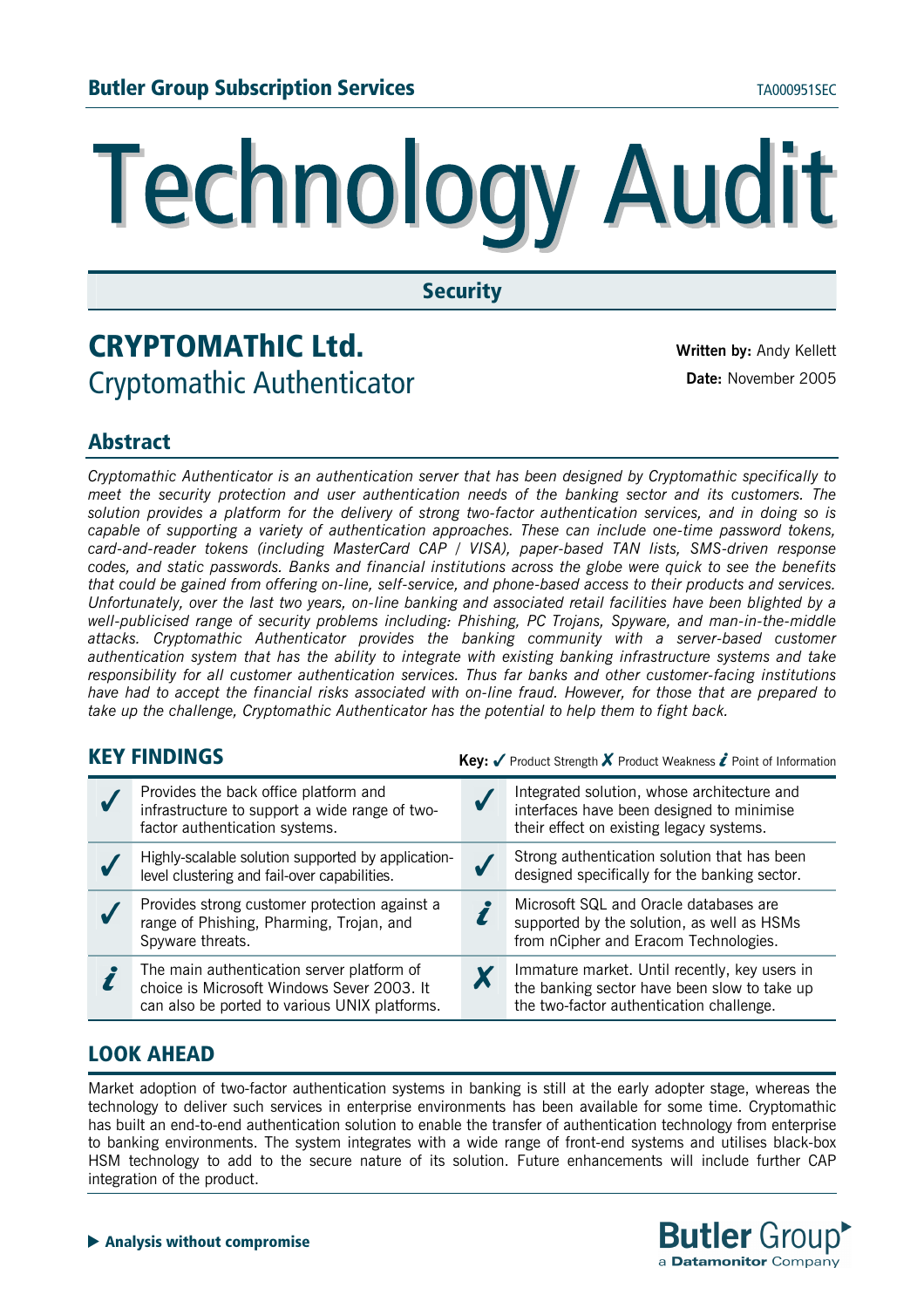# **EUNCTIONALITY**

Without doubt the Internet has revolutionised the way that we all communicate. It has had a positive effect on both our business and private lives by changing our information access and delivery capabilities. Businesses worldwide were very quick to pick up on the fact that on-line customer self-service and phone-based customernot-present trading activities, brought with them major cost-saving benefits. However, ease-of-use allied to a lack of forethought to the security implications by the early adopters of on-line trading has lead to a position where every on-line or telephone-based trading opportunity is now seen by fraudsters as an opportunity to make money. Spyware, Trojans, Phishing attacks, and other low-cost, spam-based threats have proliferated over the last two years, and because in the financial sector such attacks are targeted specifically towards gaining access to monetary assets they are damaging the ability of banking and financial services organisations to trade over the Internet.

Butler Group believes that a stage has now been reached where customers are becoming more reluctant to use on-line banking unless service providers are able to prove the secure nature of their facilities. Recent research, from a well-respected source, estimated that last year alone over 600,000 UK Internet users refused to use online banking services due to security fears. However, so far most financial losses that customers have suffered as a result of electronic fraud have been underwritten by the banks, but as the levels of on-line transaction and identity fraud continue to grow (last year's numbers in the UK alone exceeded UK£12 million), positive and effective action is needed. Cryptomathic is putting forward its Authenticator solution as a strong, future proof approach to the delivery of secure on-line banking services.

#### **Product Analysis**

To date, there has been reluctance within the banking community to provide millions of on-line customers with better/stronger authentication credentials. This has been mainly due to roll-out costs and operational complexity considerations. However, Butler Group believes that the difficult balance between risk and cost is now shifting in favour of the use of stronger authentication techniques as business and private customers demand to be better protected.

Cryptomathic Authenticator is an authentication server-based solution that has been designed by Cryptomathic specifically for use within banking applications. The product's role is to provide strong two-factor authentication each time a business or private customer attempts to gain access to their banking services and perhaps also each time they undertake/authenticate a financial transaction. The actual range of front-end authentication tools that can be selected by a bank or financial institution, as being appropriate for the services that it provides, can be quite wide ranging. Typically they can include:

- Grid cards.
- MasterCard CAP.
- SMS.
- Static Passwords.
- TAN cards.
- Vasco Digipass.
- Visa dynamic passcode authentication.
- Other new modular architecture methods.

All of the above authentication options are supported within the Cryptomathic Authenticator solution, and all can be sustained within the solutions in-line authentication architecture without significant impact upon the way that a financial institution's own customer management systems operate.

The core components of the Cryptomathic Authenticator solution involve the use of one or more Cryptomathic Authentication servers and associated database repositories. Database repositories are used to hold encrypted token information that matches each customer's secure access credentials. Depending upon the size of the operation the Cryptomathic solution will involve the use of one or more authentication servers.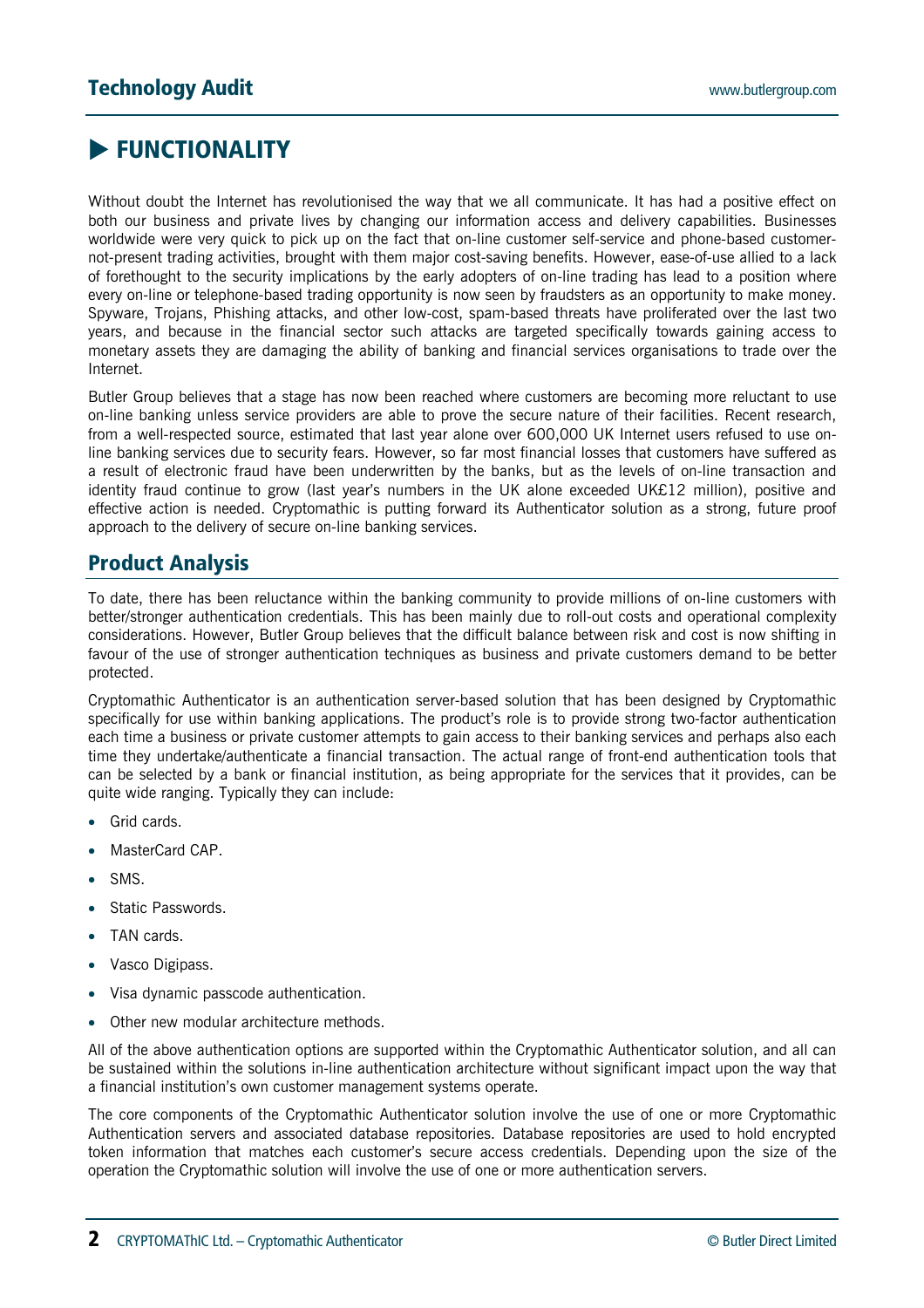Each authentication server is attached to a Hardware Secure Module (HSM). HSMs are hardened black-box devices that are used to provide absolute protection for the information that they hold. Within the Cryptomathic Authenticator solution, HSMs are used to store the system's Master Keys, and all requests that are handled by the Cryptomathic Authenticator's databases are then processed and authenticated by the HSM.

Each authentication server, associated databases, and HSM facilities have been designed to operate in-line but at the same time, independently of the bank's own customer management systems. They deliver integration with those systems, but at the same time provide their services with minimal impact upon the existing infrastructure. In addition, as Cryptomathic Authenticator is installed as a key component of a bank's live customer management infrastructure, the solution provides strong application level fail-over and clustering facilities that support high levels of redundancy and systems scalability (up to 10,000,000 users). In operational use servers can be added or removed from a configuration in real-time without impacting on the availability of services provided.

#### **Product Operation**

At its simplest level, Cryptomathic Authenticator is a Yes/No, user access, authentication solution. In operational use, and as shown in Figure 1 below, customers can use a range of authentication credentials to identify themselves and request real-time access to their bank account details and financial services facilities. The role of Cryptomathic's Authenticator solution is to allow or deny access to those facilities based on the credentials presented.



#### *Figure 1 – The Cryptomathic Authenticator Service Delivery Model*

As already identified, Cryptomathic Authenticator supports multiple authentication mechanisms, tokens, and smart cards etc., and through the use of its best-practice key management facilities, provides security for banking customers against external and internal attacks.

By definition, strong authentication dictates that more than just a static password is used to confirm the access credentials of a customer. Typically, it requires a two-from-three approach, where the options available include:

- 1. Something the customer has a one shot token for example.
- 2. Something the customer knows a password perhaps.
- 3. Something that the customer is could be a biometric signature.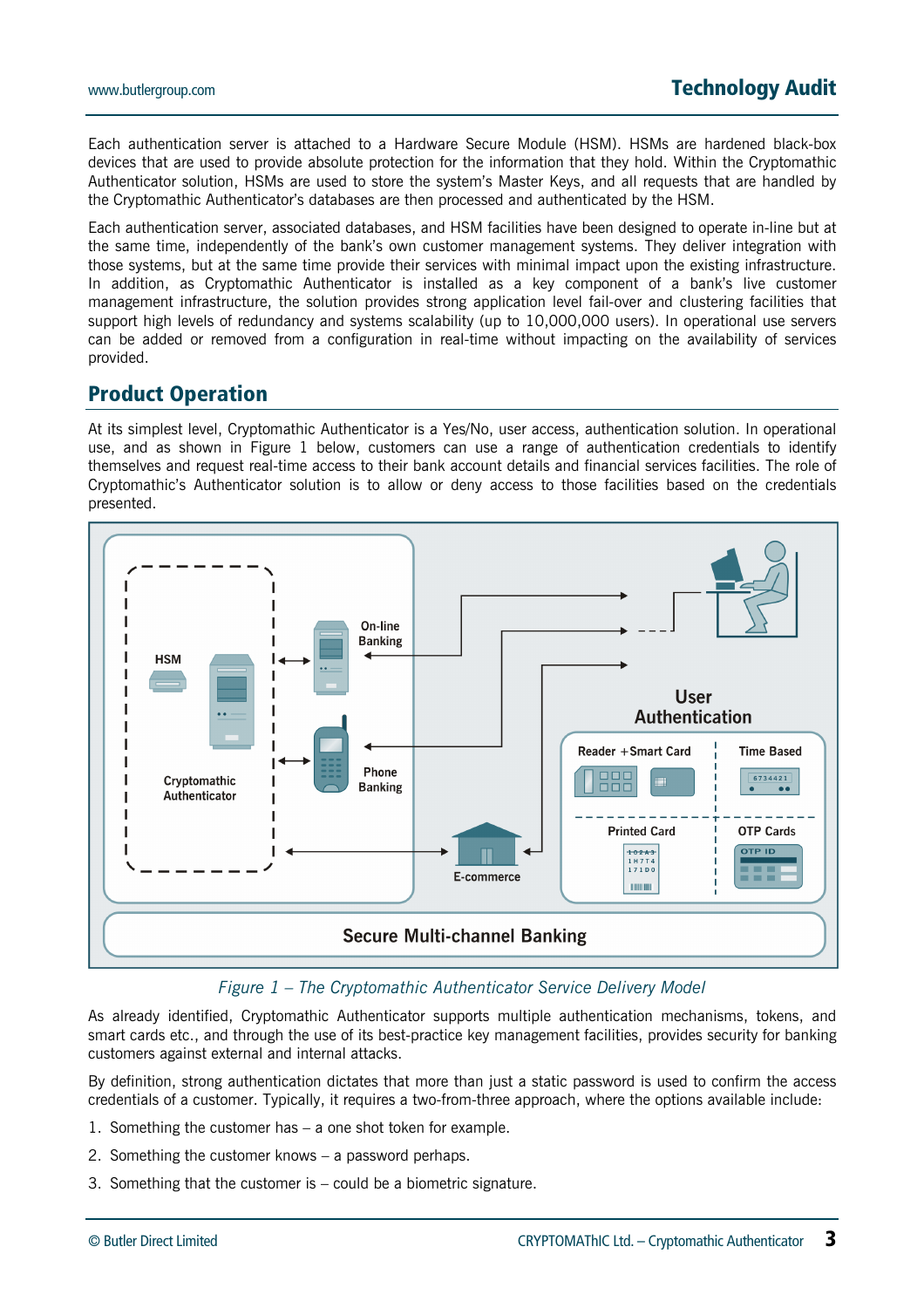For bank customers, the biometric option appears to be the least practical, leaving additional token or smartcard authentication approaches as the most manageable and workable way forward. Using such approaches customers would present their normal on-line credentials, and then add the information from a unique one-time token-based cryptographic key. At the systems end the Cryptomathic Authenticator maintains a copy of each customer's credentials and uses these to authenticate the access request.

In operational use to maintain this level of security, each time a customer wishes to access their on-line banking facilities they are presented with a log-on page from the bank's Web access control system. The customer then enters their on-line banking customer ID, together with a static password, and the one-time key generated by their token.

The customer ID, static password, and one-time key are received by the bank's Web access control system, which then validates the things that it knows about the customer and their sign on credentials. If these checks are successfully completed, the banks Web access control system then accesses the customer database to map the customer ID to the token ID, and calls the Cryptomathic Authenticator passing on the token's own unique identity and the one-time key that is being used.

The Cryptomathic Authenticator responds by using its databases to look up the customer keys for that particular token ID, and then calls the HSM to process the request and validate the one-time key that has been presented. To complete the process, the response from the HSM of 'Yes access is allowed' or 'No access is denied' is passed back to the bank's Web access control system by the Cryptomathic Authentication server.

Each generated key is received by the Cryptomathic Authenticator system on a one-time basis. Operationally this means that the same code cannot be used again to authenticate systems access, and most importantly, even if the code was intercepted or given out freely by a customer to a third party it could not be reused. Under such circumstances, threats from Trojan, Spyware, and key logger attacks, where a virus or program installs itself in a customer's PC, reporting back on banking and password details; Phishing and Pharming attacks where fraudsters try to trick customers into revealing password details; Man-in-the-Middle attacks where information is intercepted whilst the customer is on-line; and Insider Attacks where a bank employee exploits the security system 'in-house' can all be massively reduced, or eradicated.

The processes described in this section of the Technology Audit are valid for on-line banking customers, and can also provide similar authentication-controls for phone-based access to banking systems and for customer-not-present e-commerce transactions, where the authentication of a sale can be validated through the use of one-time tokens.

#### **Product Emphasis**

Most of us make regular use of the Internet as a source of information for business and personal requirements. In this context it is an extremely open, flexible, and available medium. Where we have reservations over its future use are in areas such as on-line banking and transacting payments in a retail environment, areas where direct access is required to personal and financial information. To date the financial services industry has been slow to allay our fears about information theft, or indeed to take proactive action in this area. As a result, Phishing, Spyware, and associated attacks on personal and financial details have flourished, and the banks should now be becoming seriously concerned that the continued open use of such cost-efficient, self-service access channels will be adversely affected.

Cryptomathic Authenticator from Cryptomathic Ltd. delivers a dual value proposition. For financial institutions it provides a proven, secure, and cost-efficient authentication vehicle that can be deployed without disrupting existing banking and customer management systems. For customers it provides the ability to deliver a secure, easy to use, one-time authentication methodology that cannot be freely or accidentally undermined by malicious identity theft activities.

# **EPLOYMENT**

The Cryptomathic Authenticator solution is normally deployed in-line and alongside a financial organisation's own legacy systems, in order to deliver an extra layer of customer authentication, although where required it can also operate independently. At its point of deployment the solution requires the availability of a range of basic systems and server management and installation skills. These include some knowledge of HTTP to cover basic integration requirements, and integration with management interfaces, which may be optional in some installations. It also requires a level of expertise in the use of Web services and SOAP.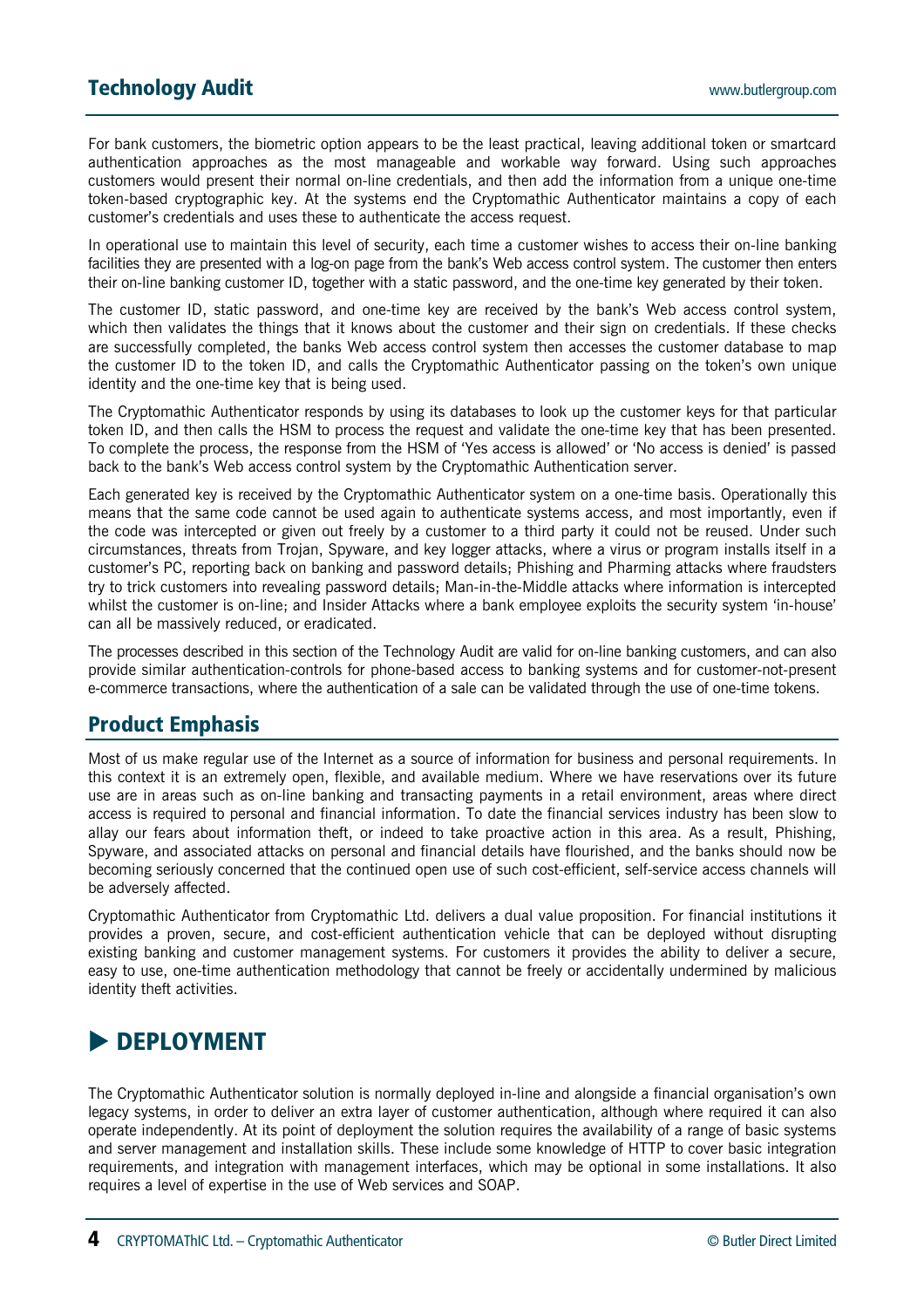Installers need to have a working understanding of standard operational systems concepts, and administration and set up elements need to be supported by a good knowledge of industry standard security principles. In addition, some database management knowledge is required which, dependant upon systems complexity, can range from basic installation and administration skills, up to expert database knowledge to deal with clustering, hot failover, and real-time backup requirements. Deployment timescales are driven by systems complexity issues, but can start from as little as two hours for the installation and integration of a very basic system with no customer management requirements.

Following installation very little in the way of systems administration should be required. Even where the system has been deployed alongside, and integrated with, an organisation's customer management system normal token management and customer management activities are external to the Cryptomathic solution being delivered through standard back-office systems channels.

Cryptomathic provides training that covers the requirements of systems integrators (rarely requested), systems administrators, company auditors, and systems administrators. Such training can be provided on the customer's site and is supported by a comprehensive range of integration, installation, administration, and maintenance manuals. Systems support and maintenance is also provided by Cryptomathic, and is available on a level to suit the needs of the customer – weekday office hours, weekday 24-hour, and on a 24x7 cover.

The main platform that is used when deploying Cryptomathic Authenticator is currently Microsoft Windows Server 2003, although the product can be ported to various UNIX platforms if required. The system operating framework is Microsoft NET, and the supporting databases can be run on either Microsoft SQL or Oracle platforms. HSMs supported include: nCipher and Eracom. Other additional requirements may include the use of smartcard readers (normally GEMplus), and a systems toolkit for the integration of certain cryptographic functions.

Once deployed some changes will need to be made to operational procedures within the end-user organisation as Cryptomathic Authenticator adds an additional layer of security. However, this should have only a very small impact on day-to-day operations and the main changes will be seen by the organisation's customers, who may be asked to use one-time authentication tokens or smartcards each time they sign in to the system.

The standard Cryptomathic Authenticator solution normally includes an authentication server and database, with one or more HSM and smartcard readers attached. Some form of authentication tokens or smartcards will be required to drive user authentication, but their selection and deployment is seen as external to the core system.

# **EXPRODUCT STRATEGY**

The target market for Cryptomathic Authenticator is small, medium, and large banks, and financial institutions that provide their customers with self-service, Internet, and telephone access to account and financial information. Return on Investment is said by Cryptomathic to be 100% after one year for a full roll-out. The calculation is based on comparing systems costs incurred by the authenticator system against the fraud overheads that its deployment is able to eliminate. In addition, a further argument in favour of the solution is that it encourages customers to continue to use cost effective, on-line, self-service facilities, rather than reverting to other more expensive communications channels.

In the UK, Lloyds TSB has just announced the trial of a new security system for Internet banking. Based on twofactor authentication; each customer involved (30,000) will receive a key-ring token security device, which generates a six-digit code to be used alongside their username and password. The technology that is being used to deliver centralised authentication services for every access request is Cryptomathic Authenticator. The HSM component of the solution's authentication engine is being provided by nCipher Ltd, one of Cryptomathic's preferred technology partners.

Because Cryptomathic Authenticator supports a wide range of authentication schemes, it avoids both technologymandated solutions and vendor lock-in to a particular authentication scheme. The product is brought to market via reseller and partner channels. Key business partners and technology partners include: nCipher, Eracom, Vasco, Xiring, Mastercard, and Visa.

For each deployment there is a one-off licensing cost, this is based on the number of potential users, and the organisations requirements for fail-over, redundancy, and scalability etc. Annual support costs are based on the company's three-tier support infrastructure (weekday office hours, weekday 24 hour, and 24x7 cover). Typical project costs are difficult to quantify, but may be as wide ranging as UK£20,000 to over UK£1 million. Major systems releases, that are covered by the systems maintenance contract, are made on a bi-annual basis.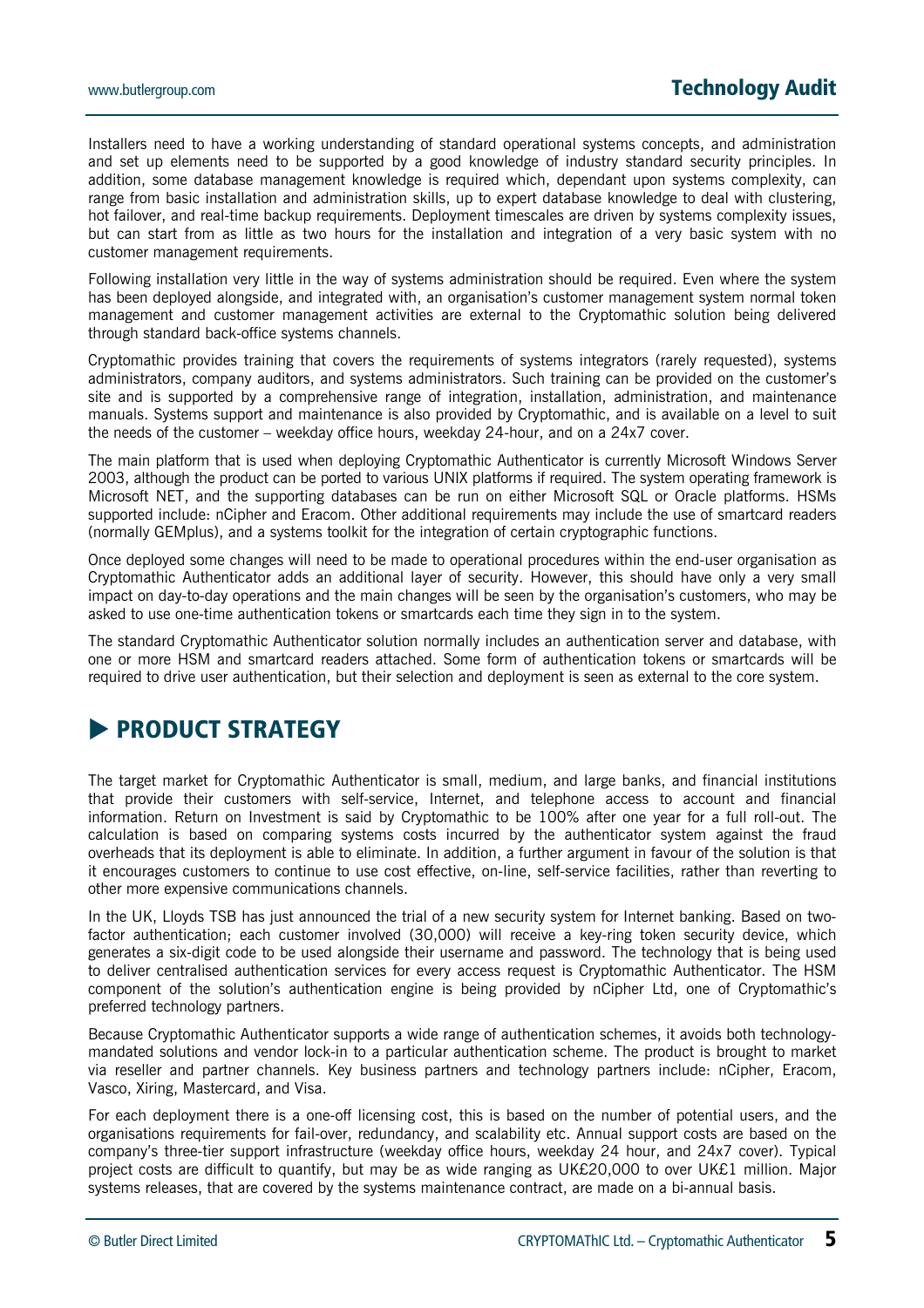# **EXAMPANY PROFILE**

Cryptomathic was founded as a university spin off back in 1986 by Professor Peter Landrock. The company, which remains in private ownership, has its headquarters in Aarhus, Denmark, and also has major offices in Munich, Germany, and Cambridge in the UK. Cryptomathic is known as a leading provider of strong security solutions that are used across a wide range of business and industry sectors including: finance and banking, government, and the digital rights management and smart card sectors. The company prides itself on its strength of technical expertise employing some of the world's leading cryptographers, including Vincent Rijmen and Ivan Damgaard.

Today the company employs around 60 staff across its European operations, and with more than 50% employed in Research and Development (R&D) activities, it continues to focus on the development and provision of industry focused, high-quality protection solutions.

As a privately held security company Cryptomathic does not make public either its revenue figures or its list of existing customers. However, it was prepared to confirm that its revenue split by region was US 30%, Europe 55%, Asia 5%, Middle East 5%, and elsewhere 5%, and that its customer base, across the company's product portfolio, extends to hundreds of customers, and that five of these are already using its new Cryptomathic Authenticator product.

# $\blacktriangleright$  **SUMMARY**

In the banking sector, delivering secure on-line customer protection services that cannot be compromised by Phishing, Pharming, Spyware, Trojans, or any other form of information theft, has proved to be a significant stumbling block. Variations on fixed password approaches have been tried, but customers can still be fooled into making this type of static information available to malicious third parties, and as a result, leave themselves open to having their accounts fraudulently attacked. Therefore, in Butler Group's opinion, for those financial institutions that are looking to maintain or further increase the use of this cost-efficient, self-service, customer access channel, it is time to take more effective action.

In the UK, customer trials using the Cryptomathic Authenticator solution to provide secure, central-server, onetime customer authentication services, are currently being carried out by Lloyds TSB. Butler Group believes that this represents a major step forward in the way that on-line customers are being valued and, assuming that the use of the systems one-time tokens proves popular with its customers, it should result in increased on-line account usage for that bank.

Furthermore, should the trial prove to be a success, we would expect to see other mainstream banks and building societies formulating their own enhanced on-line customer protection/authentication strategies. Under these circumstances, Cryptomathic, with its Cryptomathic Authenticator solution, would be strongly positioned as a proven supplier of key authentication services.